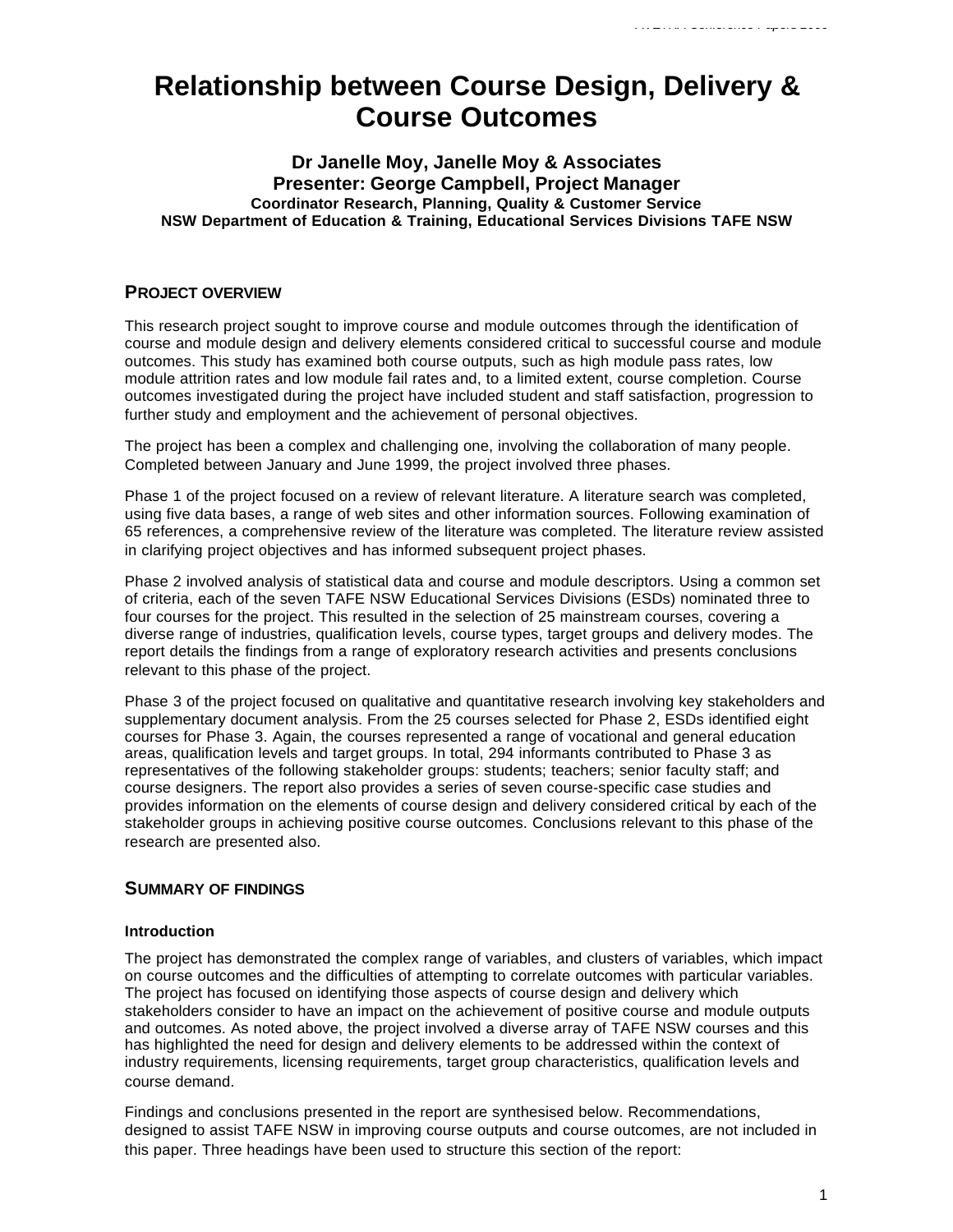- General observations and conclusions
- Improving course and module design
- Improving course and module design and delivery

### **General observations and conclusions**

This project has involved staff from a wide range of Educational Divisions and Institutes in TAFE NSW. The project has demonstrated the benefits of collaborative research which accesses a broad cross-section of expertise and insights.

While common issues and ways of initiating improvements may be identified, they need to be applied using approaches which address unique combinations of design, delivery and contextual issues. A single course design model or checklist is unlikely to address the challenges faced by TAFE NSW course designers. Significantly, the case studies reveal that TAFE NSW is already applying a range of course design and delivery strategies, in recognition of the range of factors which need to be addressed in particular suites of courses. Other course designers may be informed by these case studies, which overview approaches used to address particular challenges, challenges which remain and highlight future improvements.

The report, also provides insights on some of the difficulties encountered in using TAFE NSW statistical data for research purposes. It reinforces the importance of balancing the use of quantitative data with broader stakeholder consultation and contextual information. This is particularly important in interpreting module and course output data.

Finally, the project demonstrates the difficulty of distinguishing course design from delivery issues, particularly when obtaining input from teachers and students.

# **Improving course and module design**

During this project a list of 19 course and module design elements was developed as a result of an extensive literature review and input from the Reference Group. This project suggests that:

- all of these elements should be considered by course designers, so that successful course and module outputs and outcomes are maximised
- different elements and combinations of elements will be more critical to particular courses or suites of courses, depending on factors such as industry requirements, licensing requirements, characteristics of the target group, level of course demand and qualification level.

More detailed advice relating to specific course and module design elements is provided below.

#### *ACHIEVING COURSE OUTCOMES*

All stakeholder groups indicated that the structure and content of the course must enable course outcomes to be achieved. In particular, modules need to form a coherent course, rather than being viewed primarily as a group of discrete modules. Students and teachers also highlighted the importance of continuous improvement processes to obtain feedback from stakeholders on the extent of outcome achievement.

#### *EXIT POINTS, ARTICULATION AND CREDIT TRANSFER*

TAFE staff highlighted the need to develop suites of courses, which maximised entry and exit opportunities, rather than single, isolated courses (see, for example, case studies for the Certificate IV in Information Technology and the Diploma in Hospitality Management). TAFE staff and students also sought clear and detailed articulation information in course documents. Significantly, the item on articulation received the highest rating (59.4%) from students who participated in this study. The Tertiary Preparation Certificate (TPC) case study also demonstrates the merits of reviewing noncompletions, so that all successful exit pathways are recognised and formalised.

#### *COURSE STRUCTURES*

Flexible course structures with a common core and elective strands or modules were favoured, with the exception of Certificate II in National Maritime Operations, where stakeholders felt that the six compulsory modules enabled course outcomes to be met. Course structures should not be too complex, due to difficulties this creates in marketing the course and a need to "case manage" course completions (the Electrical Technology and Electrical Engineering case study).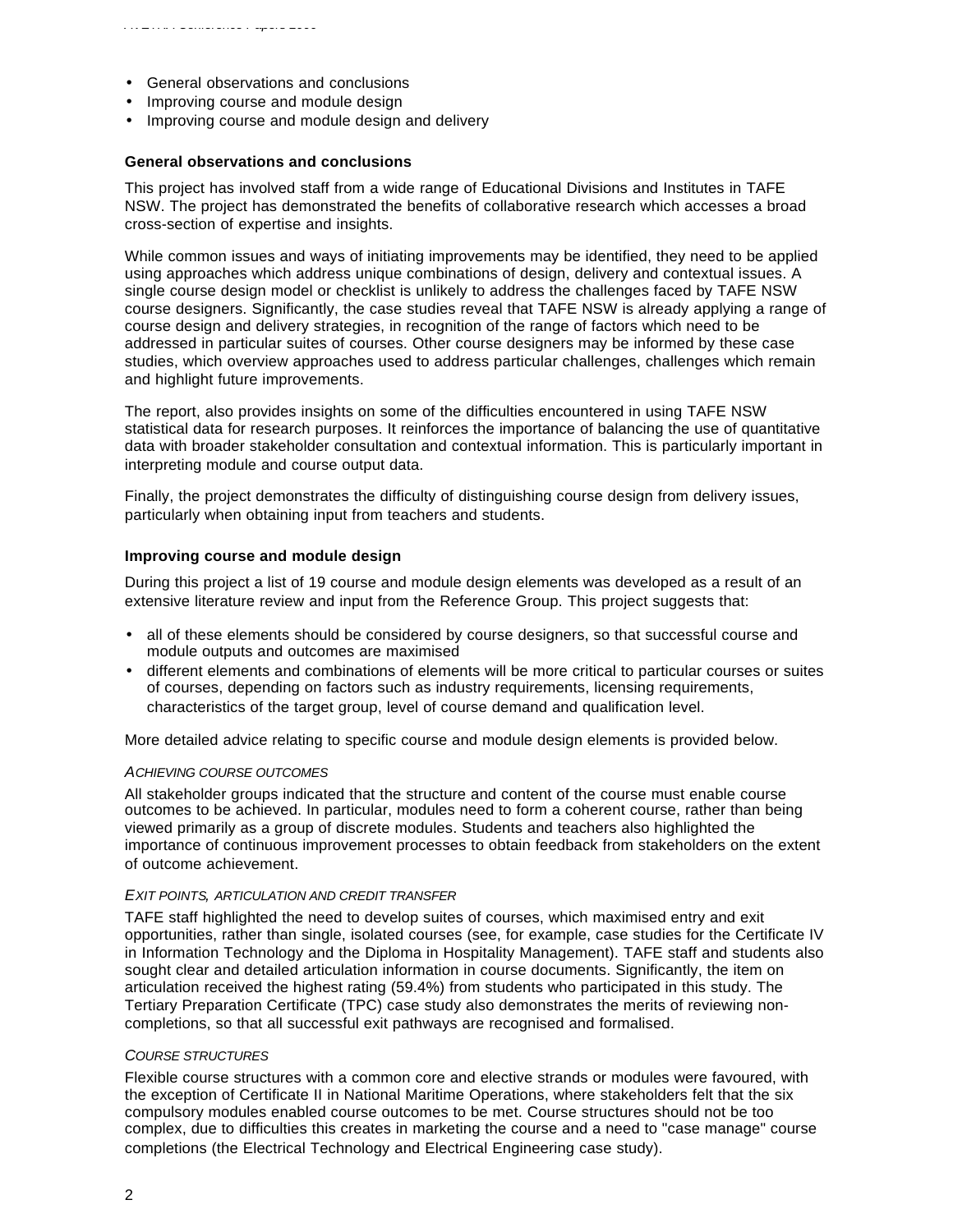# *ALIGNMENT WITH INDUSTRY COMPETENCY STANDARDS AND USE OF NATIONAL MODULES*

Students considered the alignment of vocational courses with Industry Competency Standards as critical. Similarly, statistical and document analysis indicates more successful outputs for modules based on Industry Competency Standards and national curriculum modules. In a number of the case studies, however, course designers and teachers identified difficulties in designing and delivering courses, particularly those based on national modules. Most of these difficulties appeared to result from modules having been developed in isolation from other modules and the subsequent impact on course coherence. Suggested improvements included:

- that a single reviewer, or review team, review all modules in a course or suite of courses, so that issues associated with duplication of content and inconsistencies in pre-requisites and corequisites are resolved
- increased input from teachers and industry practitioners (as opposed to more senior industry representatives) at the design and review stages.

#### *INTEGRATION OF VOCATIONAL AND GENERIC COMPETENCIES IN COURSE DESIGNS*

While students, teachers, senior faculty members and curriculum designers generally favoured the integration of vocational and generic competencies in course designs, a number of issues were evident in translating curriculum into delivery. Teachers in some areas also identified a need to ensure that the National Communication module included in the course design is appropriate to the qualification level and relevant to the occupational outcomes the course is designed to meet. Other issues are discussed under course and module delivery.

# *PROVISION FOR A RANGE OF DELIVERY MODES*

TAFE NSW stakeholders regarded provision for a range of delivery modes in course and module documents as essential. While statistical and document analysis indicates that this is occurring, there is a need to ensure that assessment events are relevant to a range of delivery modes. As will be shown below, this study suggests that while provision may be made in course documents for a range of delivery modes, translations into practice was not occurring to the extent sought by students and teachers.

#### *MODULE DURATION*

While the findings from statistical and document analysis suggested that shorter module duration may contribute to increased module pass rates, consultation with stakeholders indicates that "shorter is not better", educationally or administratively. TAFE staff generally preferred modules of 36 to 54 hours, to provide a longer period for the development and consolidation of knowledge and skills, prior to summative assessment. In the case of the Certificate III in Tertiary Preparation (TPC), 72 hour modules were considered critical in providing learners with opportunities to develop confidence and skills.

#### *COURSE AND MODULE ASSESSMENT*

A need to balance learning and assessment has been highlighted in the research, with stakeholders identifying a need for:

- a limited number of holistic assessment events within and across modules
- closer scrutiny of assessment criteria during module design, to facilitate integrated assessment events
- a focus on assessment advice in module descriptors and/or assessment guides.

Graded assessment: All stakeholder groups favoured the use of graded assessment, to improve student motivation, foster attitudes of excellence and meet industry expectations. In particular, the desirability of graded assessment was highlighted for:

- modules in the final stage of courses
- summative modules which demonstrate the integration of competencies from a number of modules, such as project modules
- other key modules, such as those likely to be used in employee selection processes.

Categories of assessment and maintenance of standards: Analysis if course and module statistics and documents suggests that the use of assessment, requiring a class mark or locally set and marked assessment events, improved module pass rates. While this may be the case, use of these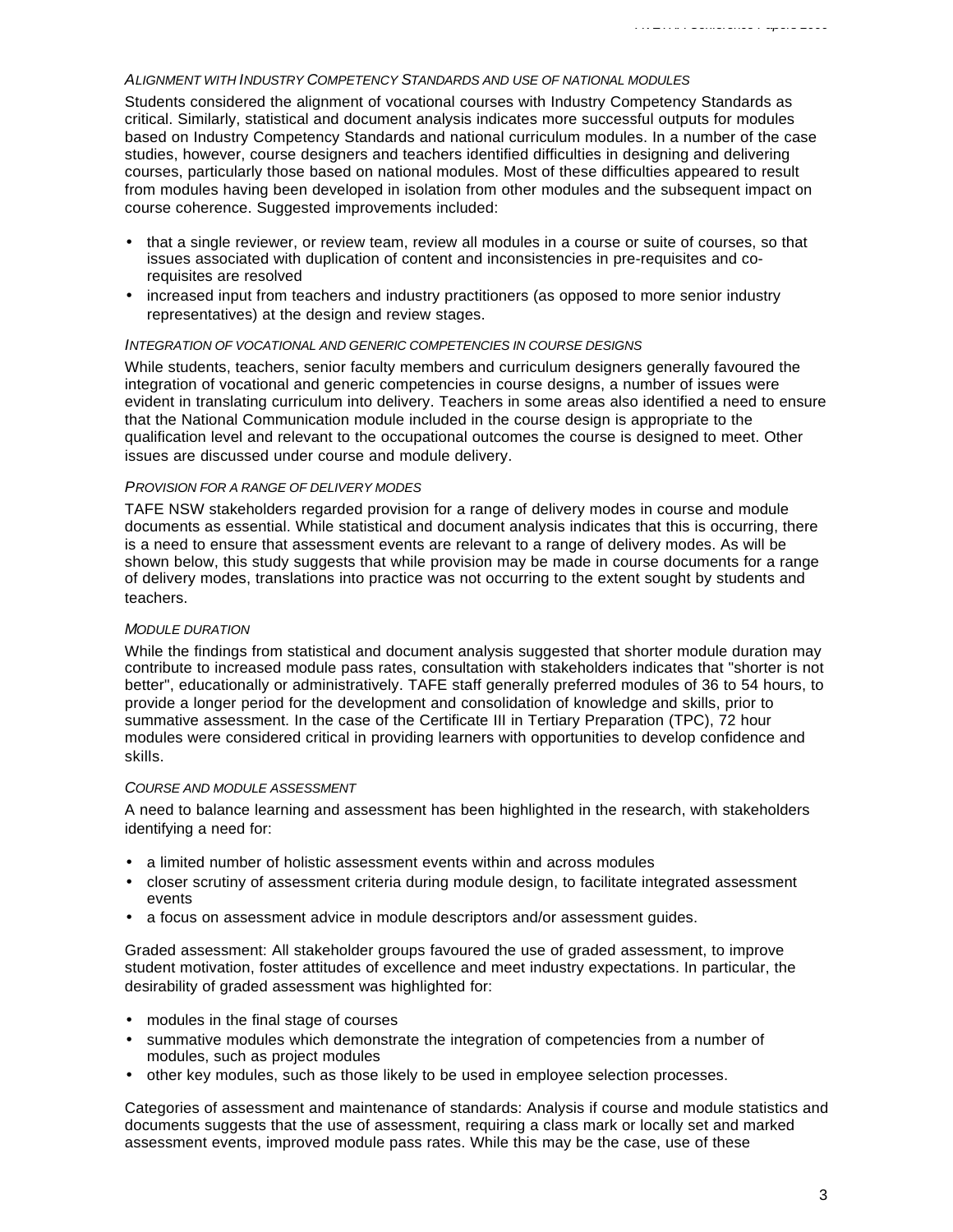assessment methods has resulted in issues of consistency of standards and equity within and across delivery sites. In some areas, increased use of statewide assessments or item banks was favoured (see, for example the Real Estate, Horse Industry Practices and Electrical Engineering and Electrical Technology case studies). However, this issue and a number of associated issues may be addressed by exploring other approaches. For example, the TPC assessment and verification process enables consistent standards to be addressed while also assisting in addressing professional development needs. development, performance measurement and quality improvement processes.

# *INTEGRATION OF SUPPORT SYSTEMS INTO THE COURSE DESIGN TO MAXIMISE MODULE AND COURSE COMPLETIONS*

All but one of the 25 courses analysed included Tutorial Support in the course structure and 12 included additional support mechanisms, such as Technical Tutorial Support and provision of course co-ordination hours. Similarly, stakeholders involved with courses in Information Technology, Electrical Technology and Tertiary Preparation highlighted the importance of support mechanisms in achieving course outcomes.

Completion of the case studies in also revealed a recurrent need for an initial module or orientation program for learners without recent experience of TAFE, learning, and/or competency based assessment. This need has been addressed through the Professional Development module in the Diploma of Hospitality Management and, to some extent, through Language and Learning Skills A in the TPC course. Local programs, involving delivery sections and counselling units, had been offered at some colleges. This project suggests that there is a widespread need for course designers to address the needs of recent school leavers and mature age learners for an orientation program covering:

- an introduction to the course and course assessment
- learning styles and learning management (learning to learn, time management, study skills, creating study groups and finding study partners)
- access to support services.

Course designers need to assess the needs of their target group and ensure that appropriate support systems are integrated into course designs. This may involve the integration of support modules, or the provision of advice on options which may be implemented by colleges, if required.

#### *EXPOSURE TO WORK AND EMPLOYMENT EXPERIENCES*

Findings from this research indicate that vocational courses delivered by TAFE NSW must maximise learner opportunities for relevant exposure to work and employment experiences, through concurrent employment, work placements, work based projects and fieldwork. Where courses do not complement relevant concurrent employment, student motivation, ability to grasp and apply theoretical concepts, satisfaction and employment prospects appear to be enhanced by the provision of work experience and work based projects. Simulations assist in achieving some, but not all, of these outcomes. Significantly, in courses such as the Diploma of Hospitality Management, Certificate IV in Information Technology and Certificate III in Horse Industry Practice, the inclusion of work experience and work projects appears closely linked with maintaining the industry currency of teachers and the quality of partnership arrangements with industry.

#### *COURSE ENTRY AND SELECTION REQUIREMENTS*

Clear specification and application of entry requirements, together with selection requirements for high demand courses, were highlighted as significant by TAFE staff. In particular, those associated with courses in Information Technology, Hospitality Management and Electrical Engineering suggested that the selection requirements for those courses contributed to very successful course outcomes. Staff involved with a number of courses, including Hospitality Management and TPC, also highlighted the importance of multiple entry pathways and the value of providing students with advice on bridging courses and other options so that they might achieve the outcomes they sought by the most appropriate pathway.

#### **Course and module delivery elements**

The findings of this project are broadly consistent with the findings of previous projects, as stakeholders: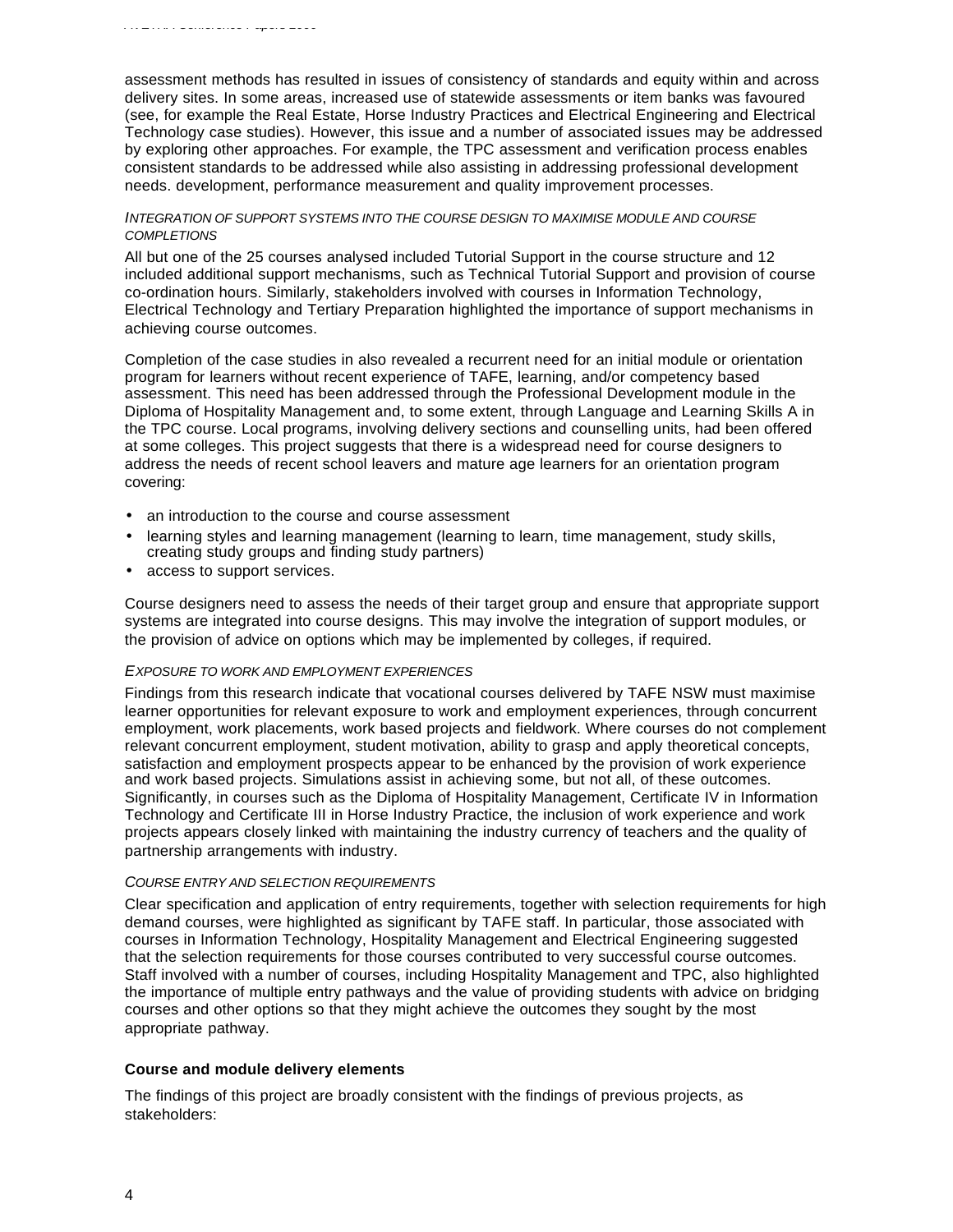- considered course delivery factors as more critical than course design in the achievement of course outcomes
- rated a larger number of delivery elements as critical and a smaller number as unimportant, than for course design elements
- repeatedly and consistently highlighted the pivotal role of skilful, flexible and dedicated teachers in the achievement of successful course outcomes.

For any course, or suite of courses some delivery elements, or clusters of elements, will be more important than others. Findings relating to particular delivery elements are provided below.

#### *COURSE PROVISION USING A RANGE OF DELIVERY OPTIONS*

Students and staff highlighted a need for increased provision of delivery which focused on flexible, learner centred approaches. There is a need for TAFE NSW to identify and resource priority areas for the establishment of mixed mode delivery, targeting areas which will improve student satisfaction, provision of elective modules and course completion. Repeatedly, staff in colleges highlighted the incongruence between the rhetoric to provide flexible, innovative delivery and the limitations and hindrances of TAFE administrative policies and information systems. This project suggests that, in a number of areas where innovative, learner centred practices have been implemented for the benefit of students, staff are actually operating outside, or pushing the limits of TAFE NSW policies and procedures. While staff feel immense satisfaction as a result of customer focused delivery, they also feel vulnerable and frustrated as a result of these inconsistencies. Increased flexibility in delivery would increase learner access to elective modules, which has been a significant issue in a number of customer satisfaction studies and would assist in making mixed mode delivery a mainstream, rather than a peripheral delivery mode.

#### *COURSE DEVELOPMENT, RE-ACCREDITATION AND IMPLEMENTATION PROCESSES*

Teachers and senior faculty staff sought improvements in ESD course implementation practices. They highlighted the need for increased consultation during course development and review processes and improved information dissemination on proposed developments. Timeframes for the implementation of new courses were often considered unreasonable. Both senior faculty staff and teachers requested adequate notice, to enable planning and resource allocation for professional development and course implementation. Complete, quality documentation and support resources were also sought prior to implementation.

#### *ACCESS TO QUALITY TEACHING, LEARNING AND ASSESSMENT RESOURCES*

Access to resources was rated highly. In a number of case studies staff commented on the apparent tendency for national and state developed module resources to be repetitive and inconsistent, suggesting that individuals or teams had developed resources independently of those developing material for other modules. Some resources are also tailored to particular delivery modes. There is a need to ensure that resource development processes result in user friendly products, relevant to a range of delivery modes. Where appropriate, resources should be provided on disk, to enable local customisation and updating.

#### *INDUSTRY CURRENCY OF TEACHERS*

Issues associated with the industry currency of teachers was raised. Informants felt that improved opportunities for return to industry and partnerships with industry would improve course outcomes.

#### *AVAILABILITY OF HUMAN RESOURCE REQUIREMENTS*

The importance of technical support staff in achieving successful course outcomes was noted in the Information Technology and Electrical Engineering/Technology case studies, together with the difficulties of recruiting appropriately qualified Information Technology staff. Senior college staff also highlighted the need to ensure that human resource requirements were specified realistically and consistently in course and module descriptors.

#### *INTEGRATED DELIVERY OF VOCATIONAL AND GENERIC COMPETENCIES*

The case studies suggest that generic competencies are most successfully integrated when generic modules, such as Communication modules and Management modules, are contextualised and taught as part of an integrated cluster of modules, as students consider the modules more relevant and practical. The findings of this study indicate a need for strategies that encourage vocational teachers to obtain qualifications or recognition enabling them to deliver generic modules and for team based delivery of clusters of modules. This study has also identified a need for customisation of module